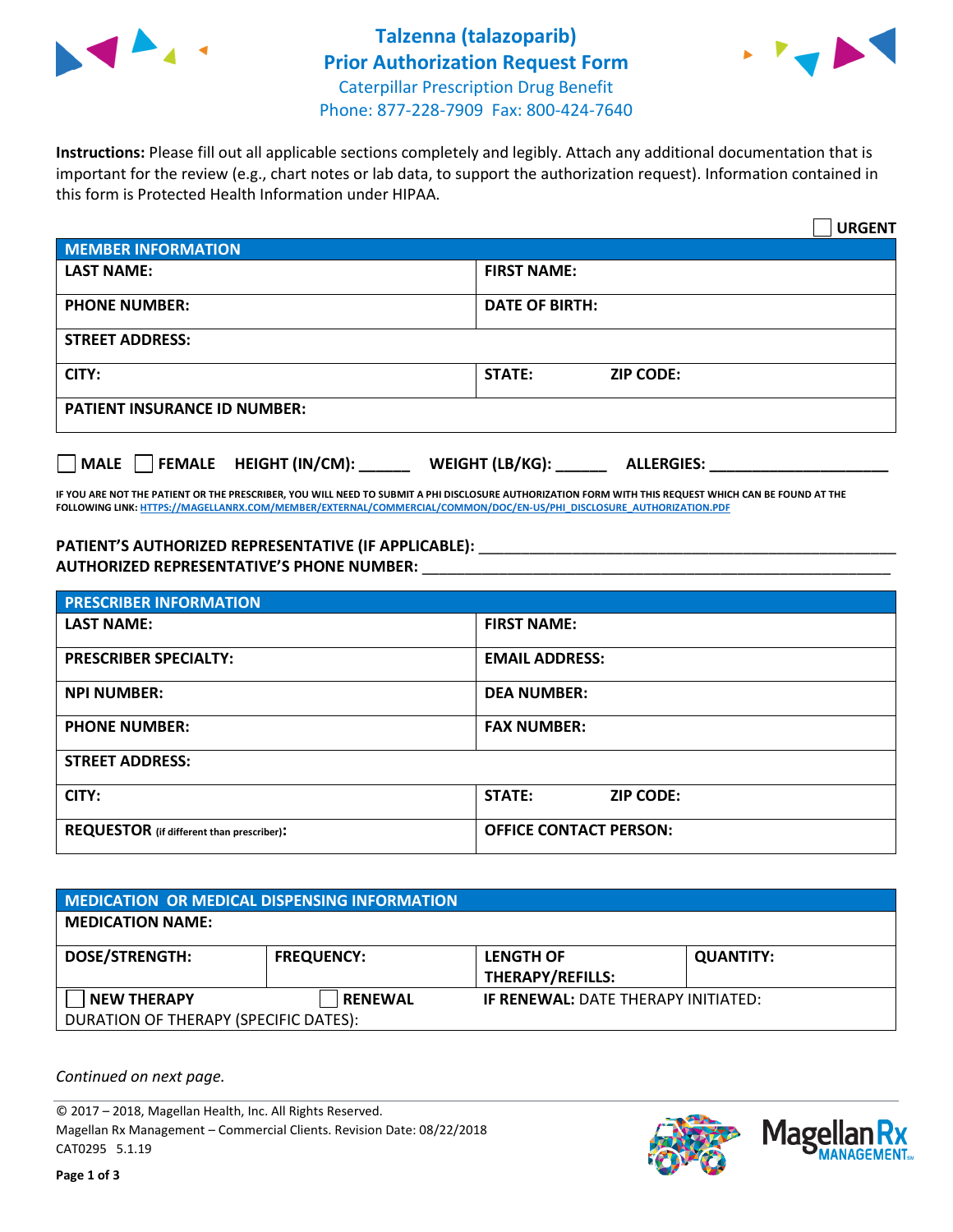

## **Talzenna (talazoparib)**

**Prior Authorization Request Form**



Caterpillar Prescription Drug Benefit

Phone: 877-228-7909 Fax: 800-424-7640

## **MEMBER'S LAST NAME:** \_\_\_\_\_\_\_\_\_\_\_\_\_\_\_\_\_\_\_\_\_\_\_\_\_\_\_ **MEMBER'S FIRST NAME:** \_\_\_\_\_\_\_\_\_\_\_\_\_\_\_\_\_\_\_\_\_\_\_\_\_\_\_

|                                                                                                                  | 1. HAS THE PATIENT TRIED ANY OTHER MEDICATIONS FOR THIS CONDITION?                                               | YES (if yes, complete below)<br><b>NO</b> |  |  |
|------------------------------------------------------------------------------------------------------------------|------------------------------------------------------------------------------------------------------------------|-------------------------------------------|--|--|
| <b>MEDICATION/THERAPY (SPECIFY</b>                                                                               | <b>DURATION OF THERAPY (SPECIFY</b>                                                                              | <b>RESPONSE/REASON FOR</b>                |  |  |
| DRUG NAME AND DOSAGE):                                                                                           | DATES):                                                                                                          | <b>FAILURE/ALLERGY:</b>                   |  |  |
|                                                                                                                  |                                                                                                                  |                                           |  |  |
|                                                                                                                  |                                                                                                                  |                                           |  |  |
|                                                                                                                  |                                                                                                                  |                                           |  |  |
| <b>2. LIST DIAGNOSES:</b>                                                                                        |                                                                                                                  | <b>ICD-10:</b>                            |  |  |
| $\Box$ Metastatic breast cancer                                                                                  |                                                                                                                  |                                           |  |  |
| $\Box$ Locally advanced breast cancer, not amenable to curative therapy                                          |                                                                                                                  |                                           |  |  |
| □ Other diagnosis: ____________________ICD-10__________________________________                                  |                                                                                                                  |                                           |  |  |
|                                                                                                                  | 3. REQUIRED CLINICAL INFORMATION: PLEASE PROVIDE ALL RELEVANT CLINICAL INFORMATION TO SUPPORT A                  |                                           |  |  |
| PRIOR AUTHORIZATION.                                                                                             |                                                                                                                  |                                           |  |  |
| <b>Clinical Information:</b>                                                                                     |                                                                                                                  |                                           |  |  |
|                                                                                                                  |                                                                                                                  |                                           |  |  |
|                                                                                                                  | Is the tumor positive for a deleterious or suspected deleterious germline BRCA1/2 mutation? $\Box$ Yes $\Box$ No |                                           |  |  |
| <b>Please submit documentation</b>                                                                               |                                                                                                                  |                                           |  |  |
|                                                                                                                  |                                                                                                                  |                                           |  |  |
|                                                                                                                  | Does the most recent tumor biopsy indicate that the tumor is HER-2 Negative? $\Box$ Yes $\Box$ No                |                                           |  |  |
| <b>Please submit documentation</b>                                                                               |                                                                                                                  |                                           |  |  |
|                                                                                                                  |                                                                                                                  |                                           |  |  |
|                                                                                                                  | Has the patient received more than three cytotoxic regimens for advanced breast cancer? $\Box$ Yes $\Box$ No     |                                           |  |  |
| <b>Please submit documentation</b>                                                                               |                                                                                                                  |                                           |  |  |
|                                                                                                                  | Has the patient received treatment with an anthracycline and/or a taxane OR had a contraindication to both?      |                                           |  |  |
| $\Box$ Yes $\Box$ No<br><b>Please submit documentation</b>                                                       |                                                                                                                  |                                           |  |  |
|                                                                                                                  |                                                                                                                  |                                           |  |  |
|                                                                                                                  | Has the patient experienced disease progression while receiving platinum chemotherapy? $\Box$ Yes $\Box$ No      |                                           |  |  |
|                                                                                                                  |                                                                                                                  |                                           |  |  |
|                                                                                                                  | Has the patient received prior treatment with another PARP inhibitor (such as olaparib/ Lynparza®, niraparib/    |                                           |  |  |
| Zejula®, rucaparib/ Rubraca®)? □ Yes □ No                                                                        |                                                                                                                  |                                           |  |  |
|                                                                                                                  |                                                                                                                  |                                           |  |  |
| Does the patient have leptomeningeal disease? $\Box$ Yes $\Box$ No                                               |                                                                                                                  |                                           |  |  |
|                                                                                                                  |                                                                                                                  |                                           |  |  |
| Is the patient completely ambulatory (ECOG Performance Status 0-1)? $\Box$ Yes $\Box$ No                         |                                                                                                                  |                                           |  |  |
|                                                                                                                  |                                                                                                                  |                                           |  |  |
| Are there any other comments, diagnoses, symptoms, medications tried or failed, and/or any other information the |                                                                                                                  |                                           |  |  |
| physician feels is important to this review?                                                                     |                                                                                                                  |                                           |  |  |
|                                                                                                                  |                                                                                                                  |                                           |  |  |
|                                                                                                                  |                                                                                                                  |                                           |  |  |
|                                                                                                                  |                                                                                                                  |                                           |  |  |
|                                                                                                                  | *Please note: Not all drugs/diagnoses are covered on all plans. This request may be denied unless all required   |                                           |  |  |
| information is received.                                                                                         |                                                                                                                  |                                           |  |  |
|                                                                                                                  |                                                                                                                  |                                           |  |  |
|                                                                                                                  |                                                                                                                  |                                           |  |  |

© 2017 – 2018, Magellan Health, Inc. All Rights Reserved. Magellan Rx Management – Commercial Clients. Revision Date: 08/22/2018 CAT0295 5.1.19



*AANAGE*